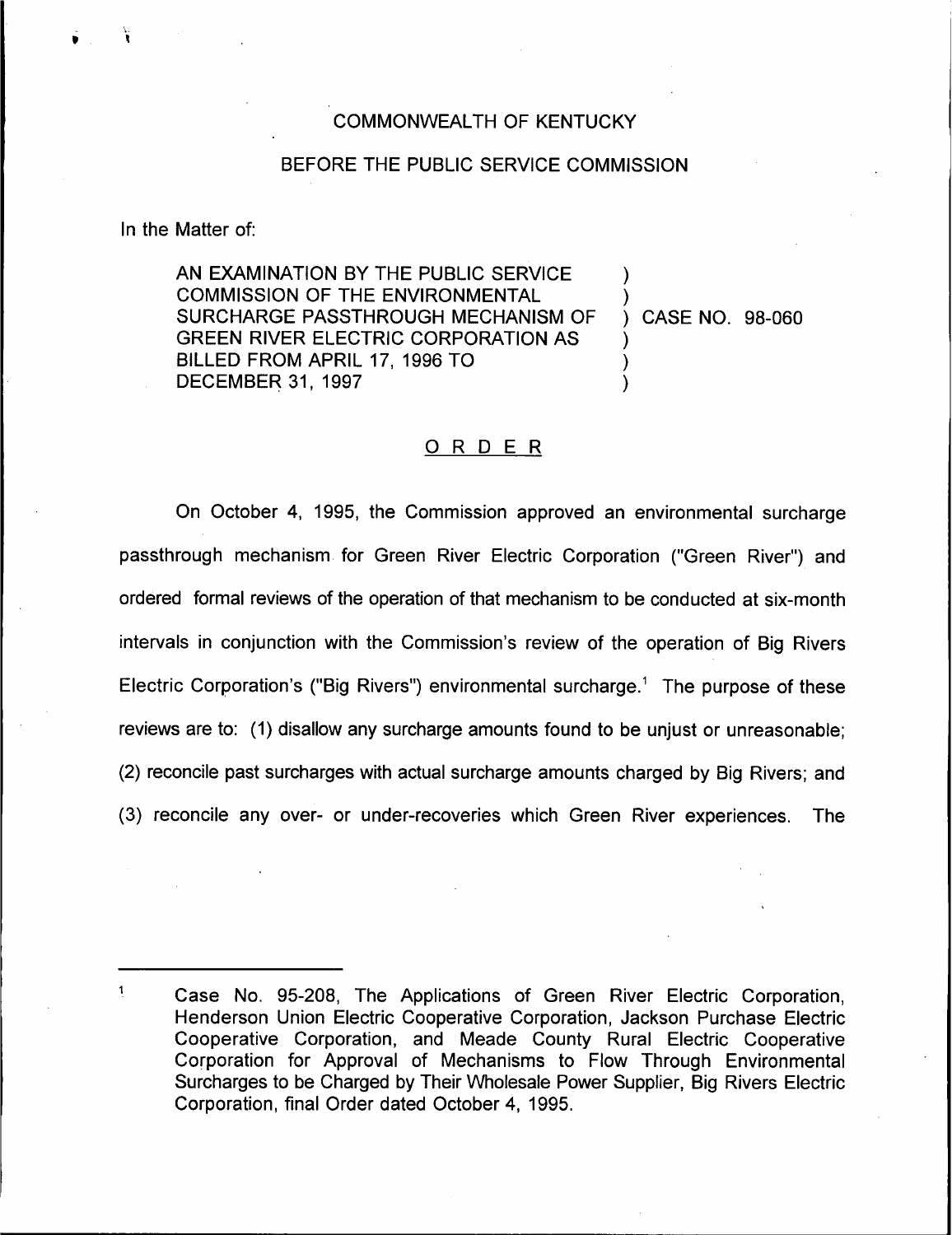Commission further ordered Green River to maintain a record of its over- and underrecoveries for examination during these periodic surcharge review proceedings.<sup>2</sup>

On June 26, 1997, the Commission approved a settlement agreement in Case No.  $96-327<sup>3</sup>$  which provided a comprehensive resolution of all issues related to Big Rivers' surcharge. Under the terms of this settlement, Big Rivers was to refun \$1.6 million of previously collected surcharge revenues to its distribution cooperatives, return all surcharge charges and credits billed to its distribution cooperatives after February 17, 1997, and discontinue its surcharge. Big Rivers began the surcharge adjustments in July 1997 and completed them in October 1997.<sup>4</sup>

The Commission has previously reviewed the operation of Green River's environmental surcharge passthrough mechanism as billed for the period November 17, 1995 through April 16, 1996.<sup>5</sup> The Commission finds it necessary to review the mechanism's operation for the period since April 16, 1996. The Commission hereby initiates a review of the operation of Green River's surcharge passthrough mechanism as billed from April 17, 1996 to December 31, 1997.

4 Letter from John J. West, Vice President of Finance, Big Rivers Electric Corporation to Helen Helton, Executive Director, Kentucky Public Service Commission, dated November 26, 1997.

5 Case No. 96-328, An Examination by the Public Service Commission of the Environmental Surcharge Passthrough Mechanism of Green River Electric Corporation as Billed From November 17, 1995 to April 16, 1996, final Order dated December 20, 1996.

 $\overline{2}$ Id. at 4-5; October 26, 1995 Order at 3.

<sup>3</sup> Case No. 96-327, An Examination by the Public Service Commission of the Environmental Surcharge Mechanism of Big Rivers Electric Corporation as Billed From October 1, 1995, to March 31, 1996, final Order dated June 26, 1997.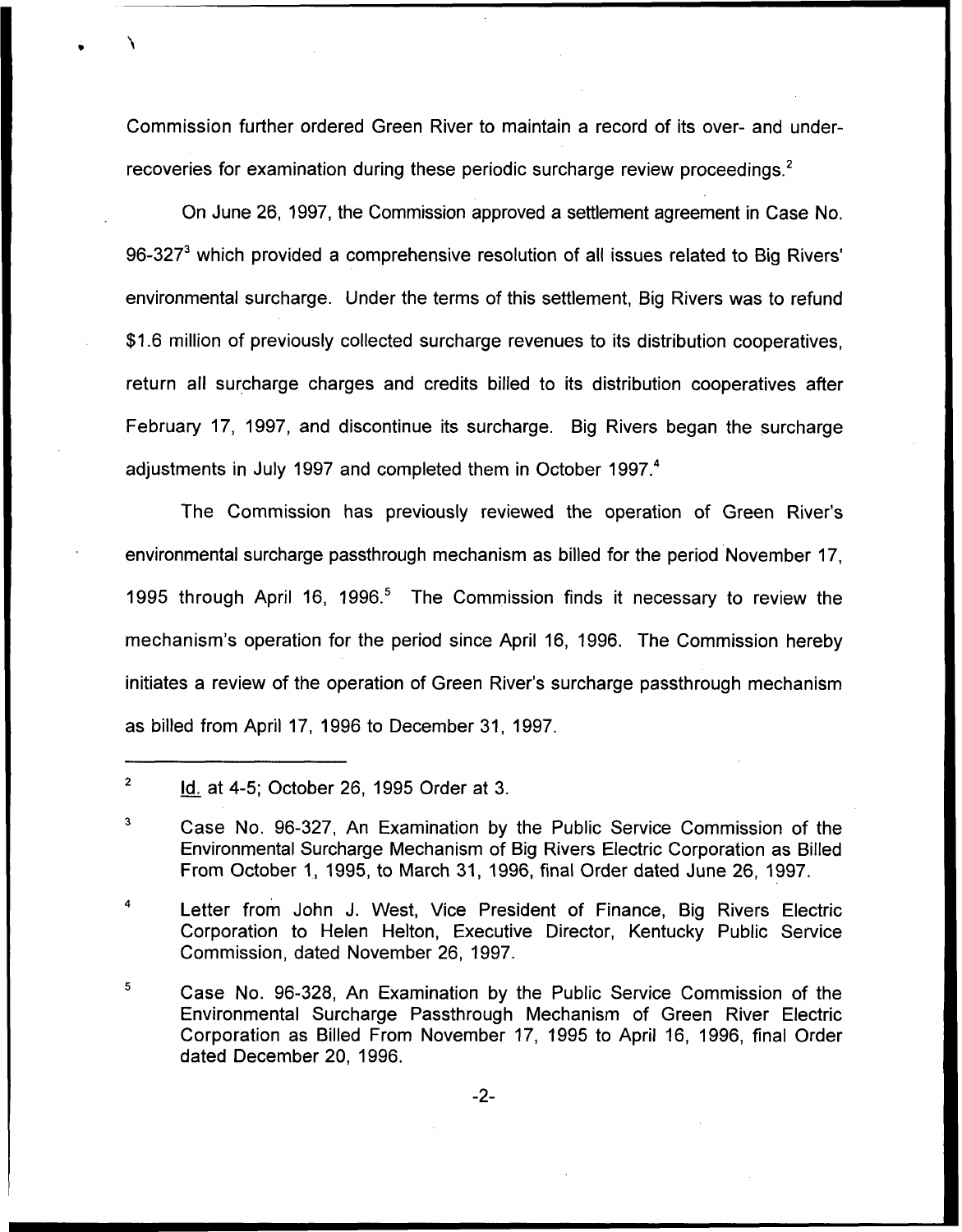IT IS THEREFORE ORDERED that:

1. Within 14 days of the date of this Order, Green River shall file an original and 10 copies of the following information with the Commission, with copies to all parties of record:

a. "ES Form 2.0, Recap of Billing Factors and Revenue - Non-Dedicated Delivery Customers," as prescribed in Case No. 96-328, with any documentation necessary to support the amounts reported on this schedule.

b. Written testimony on the reasonableness of the operation of its environmental surcharge passthrough mechanism during the review period.

c. A reconciliation of the amounts returned to customers under the terms of the Settlement Agreement in Case No. 96-327 with Big Rivers' Environmental Surcharge Report of November 26, 1997.

2. Green River's monthly surcharge reports and supporting data for the review period are hereby incorporated by reference into the record of this case.

3. John J. West's letter of November 26, 1997 to Helen Helton and all attachments thereto are hereby incorporated by reference into the record of this case.

 $-3-$